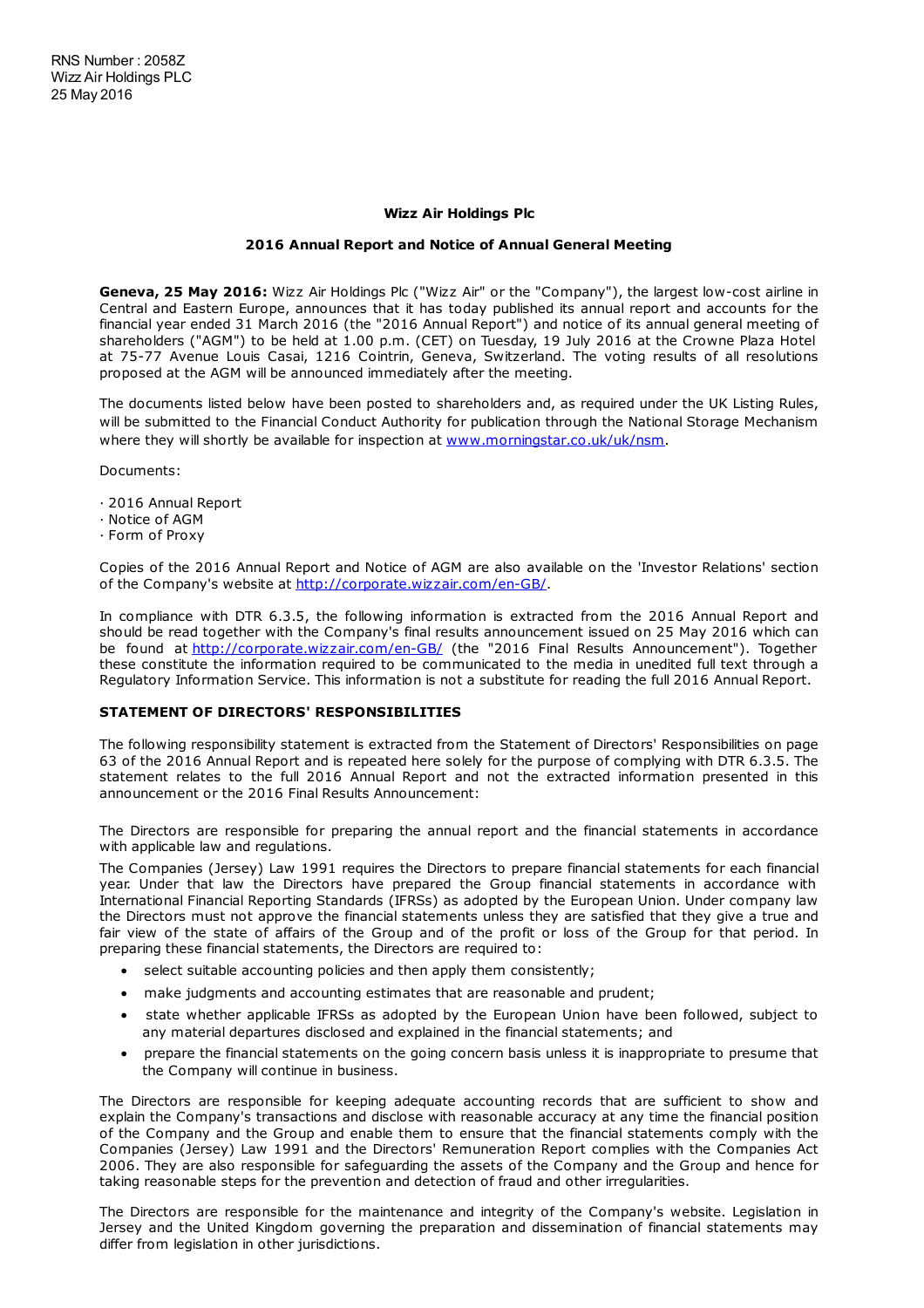The Directors consider that the annual report and accounts, taken as a whole, is fair, balanced and understandable and provides the information necessary for Shareholders to assess the Company's position and performance, business model and strategy.

Each of the Directors, whose names and functions are listed on pages 35 to 37 confirm that, to the best of their knowledge:

- · the Group financial statements, which have been prepared in accordance with IFRSs as adopted by the EU, give a true and fair view of the assets, liabilities, financial position and profit of the Group; and
- the Strategic Report contained in the annual report includes a fair review of the development and performance of the business and the position of the Group, together with a description of the principal risks and uncertainties that it faces.

## PRINCIPAL RISKS AND UNCERTAINTIES

The risks and uncertainties set out below are extracted from the pages 25 to 28 of the 2016 Annual Report and are repeated here solely for the purpose of complying with DTR 6.3.5:

Wizz Air operates in a dynamic, fast-paced and competitive industry. It is an industry where reputations and businesses can be lost quickly if a risk is not anticipated and dealt with effectively.

This section of the report sets out our risk management process, as well as a short description of some of the key risks that could, if not properly dealt with, affect Wizz Air's future success, although it does not by any means list all risks that might possibly affect our business. Risk management is itself a dynamic and developing area and the Company understands that what was appropriate and adequate in the past may not continue to be so as the Company continues to grow. The Directors will therefore continue to review risk management on an ongoing basis to ensure that the processes used in the Company remain appropriate and adequate.

#### Our risk management process

The Board oversees the Company's risk process and has delegated authority for this to the Audit Committee. The Company's Head of Internal Audit reports directly to the Chairman of the Audit Committee. Each year, a risk universe exercise is undertaken with the Company's senior and operational management. The results of this exercise are used to produce an internal audit plan for the coming year. The internal audit plan generally always covers internal control risks as well as some other enterprise risks.

Senior management reports to the Board at each of the scheduled Board meetings and the Board also received a report from the Chairman of the Audit Committee at each of the scheduled Board meetings. These reports include detailed assessment of, for example, commercial and operational risks which may have arisen or been dealt with during the reporting period. In addition, the Board is kept updated by senior management as and when specific risk issues arise between Board meetings.

As noted in the FY15 annual report, the Audit Committee and senior management are developing a comprehensive risk analysis and reporting framework. The first stage of this development saw the creation of a formal internal Risk Committee, which brings together the Company's Leadership Team and a number of other senior employees on a regular basis to consider and update the risks identified in the risk universe. Using the risk universe as a basis, the Risk Committee identified the key risks to realising the Company's strategic goals and agreed with the Board that these would form the basis of regular, specific risk reports to the Board. These key risks, many of which were already the subject of regular reporting and discussion between senior management and the Board, are detailed below. In addition, and as part of the Company's regular mid-term planning process, management have, where appropriately measurable, provided financial models of the possible effects of some of these key risks to the Board. The Board is therefore satisfied that it has carried out a robust assessment of the principal risks facing the Company, including those that would threaten its business model, future performance, solvency or liquidity.

To date, the Company's small administrative headcount has ensured that consideration of risk has enjoyed close oversight in relation to day-to-day matters by the Company's senior management. The Board, however, recognises that as the Company continues to grow, a more structured process of risk management is required.

Some areas of the Company's business already have sophisticated risk analysis and mitigation processes in place. For example, the Company's flight operations are subject to a world-class risk assessment and mitigation programme and the Company's exposure to foreign exchange and fuel price changes is mitigated through a Board-approved hedging programme administered by the Audit Committee. Risks and internal controls relating to financial reporting were subject to a detailed and comprehensive analysis as part of the Company's preparations for its initial public offering in March 2015. For other areas, a comprehensive enterprise risk management ("ERM") programme appropriate for the Company's business is being developed and will be implemented in the coming months.

During the year, a review of the Company's risk management and internal control systems was carried out. Ernst & Young has been engaged to provide expert advice and to work with senior management and the Risk Committee to ensure that the ERM project enhances and develops the Company's risk management activities and internal control processes and puts them in a framework appropriate not only for the coming year, but the coming decade.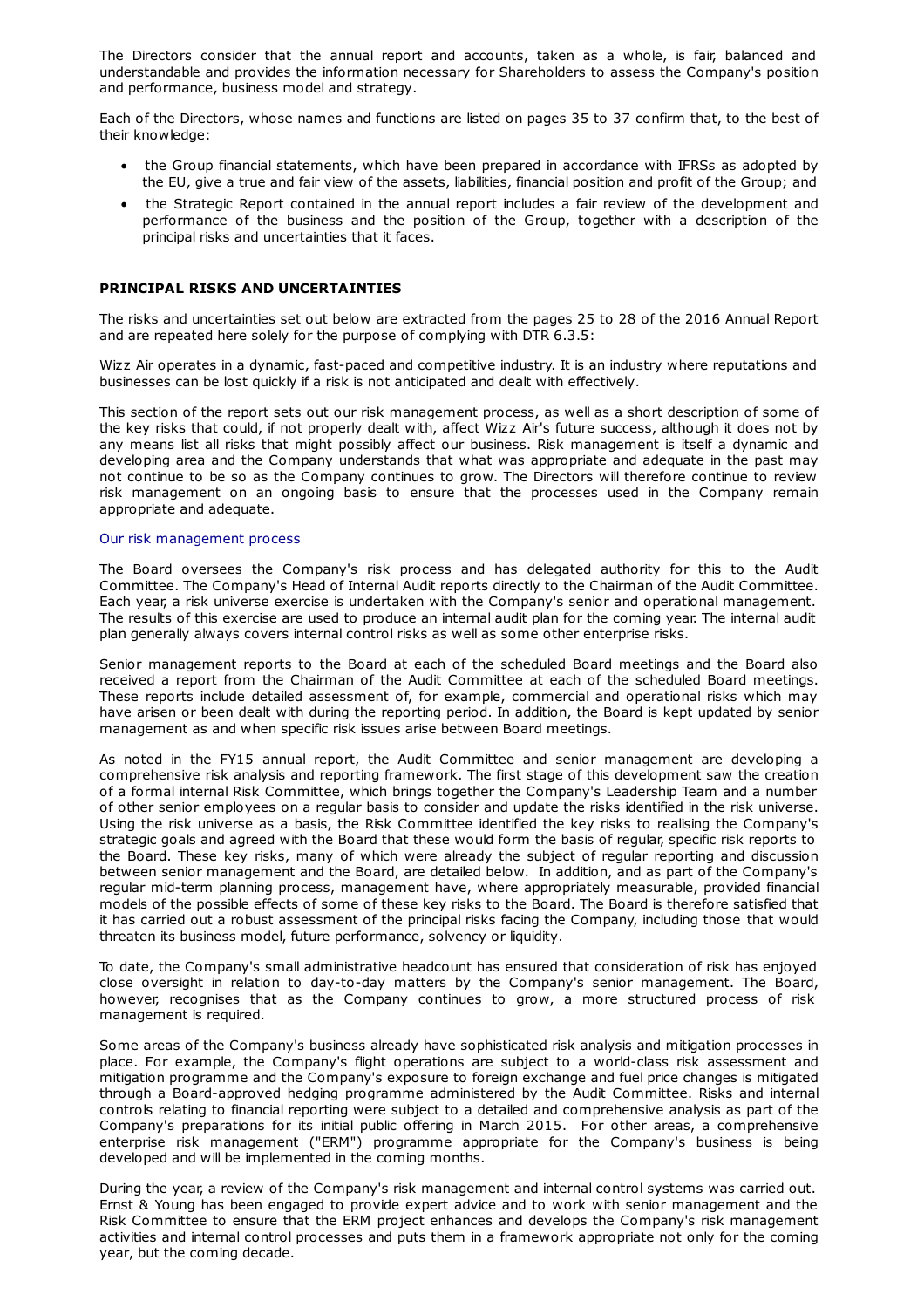# Risks relating to the Group **Introduction**

The key risks identified by the Risk Committee fall into six broad groupings:

- · information technology and cyber risk, including website availability, protection of our own and our customers' data and ensuring the availability of operations-critical systems;
- external factors, such as fuel cost, foreign exchange rates, competition and geopolitical risk;
- · product development, making sure that we are making the best use of our capacity and ensuring that we have access to the right airport infrastructure at the right price so that we can keep on delivering the superior Wizz Air service at low fares across an ever wider network;
- · fleet development, to ensure the Company has the right number of aircraft available at the right time to take advantage of commercial opportunities and grow in a disciplined way;
- · operations, including safety events; and
- · human resources, whether being able to recruit the right number of colleagues of the right quality to continue to grow or, once recruited, ensuring that they remain sufficiently engaged and motivated.

# Information technology and cyber risk

Wizz Air is, primarily, an e-business. During FY16, 97% per cent. of bookings were made through our website and mobile applications. We are therefore dependent on our information technology systems to receive, process and manage ticket reservations, process credit and debit card payments, check in passengers, manage our traffic network, perform flight operations and engage in other critical business tasks. Our website is our shop window and therefore it is critical that it is secure and reliable. We outsource the hosting and operation of these systems to a number of IT suppliers. However, we retain an experienced internal team to oversee the operation of these systems and include suitable contractual recovery and other key performance standards with each of our key IT suppliers. We have also increased the number of card acquirers and payment service providers that we use, with each provider being an effective back-up for the others. We will continue to review our business-critical systems to ensure that the appropriate level of back-up is in place. Business continuity processes are also tested and we have procedures in place to ensure that key staff can be relocated to an alternative location should our normal offices become unusable.

Cyber risk is a hugely important consideration for a business such as ours and is one of the areas on which specific work has been done with the Board over the last year. Our systems could be attacked in a number of ways and with varying outcomes - for example, unavailability of our website or operations-critical systems or theft of our or our customers' data. Quite apart from immediate commercial loss, any loss of customer data is likely to result in considerable loss of confidence of our customers. While we have implemented additional security measures both internally and with our suppliers, cyber security is a constantly evolving challenge. Our in-house IT Security function will constantly review emerging threats and provide regular updates to the Board on actions being taken by the Company to safeguard its systems.

## External risks

We are a truly international business and, while we report in Euros, we transact in 19 currencies. We also have to make a large number of payments in US Dollars. Appreciation of the US Dollar against the Euro may impact results and margins. Therefore, to reduce our exposure to currency fluctuations in respect of costs incurred in US Dollars, we engage in Euro/US Dollar hedging in accordance with a Board-approved hedging policy. Transactions are subject to the approval of the Audit Committee.

Fuel accounted for 34 per cent. of our total operating cost in FY16. A rise in fuel prices could significantly affect our operating costs. We therefore hedge our aviation fuel cost in accordance with a Board-approved hedging policy. The Audit Committee is involved in and approves each hedging decision.

Competition is one of the key risks to our business.The airline industry in Europe is fiercely competitive. We have yet to see consolidation on the scale experienced in, for example, the United States and so there are a large number of airlines, including ultra-low-cost and low-cost carriers, traditional airlines and charter airlines, competing throughout our network. Our competitors may seek to protect or gain market share in markets in which we operate, perhaps by offering discounted fares or more attractive schedules. We believe that competition is good for the industry - both for consumers, who benefit from lower prices, as well as airlines themselves, as they must embrace cost discipline - but we must react to a competitive threat. We constantly seek to enhance our customer offering and the comprehensive re-branding unveiled in May 2015 has put the WIZZ brand in a strong position to continue its success in the future. Ultimately, our key competitive strength is our commitment to driving our cost ever lower while delivering a superior customer service. We firmly believe that, in a tough market, lowest cost ultimately wins and the necessary cost discipline is something to which we are committed, day in, day out. Competition can, however, adversely affect revenues and so we constantly monitor our competitors' actions and the performance of our route network to ensure that we take both reactive and proactive actions in a timely manner, as required.

We are exposed to political and economic events and trends in CEE and elsewhere. Our business extends beyond the borders of the EU and into countries such as Russia, Turkey and Ukraine and regions including the Caucasus, North Africa and the Middle East. These and other countries in the region have experienced,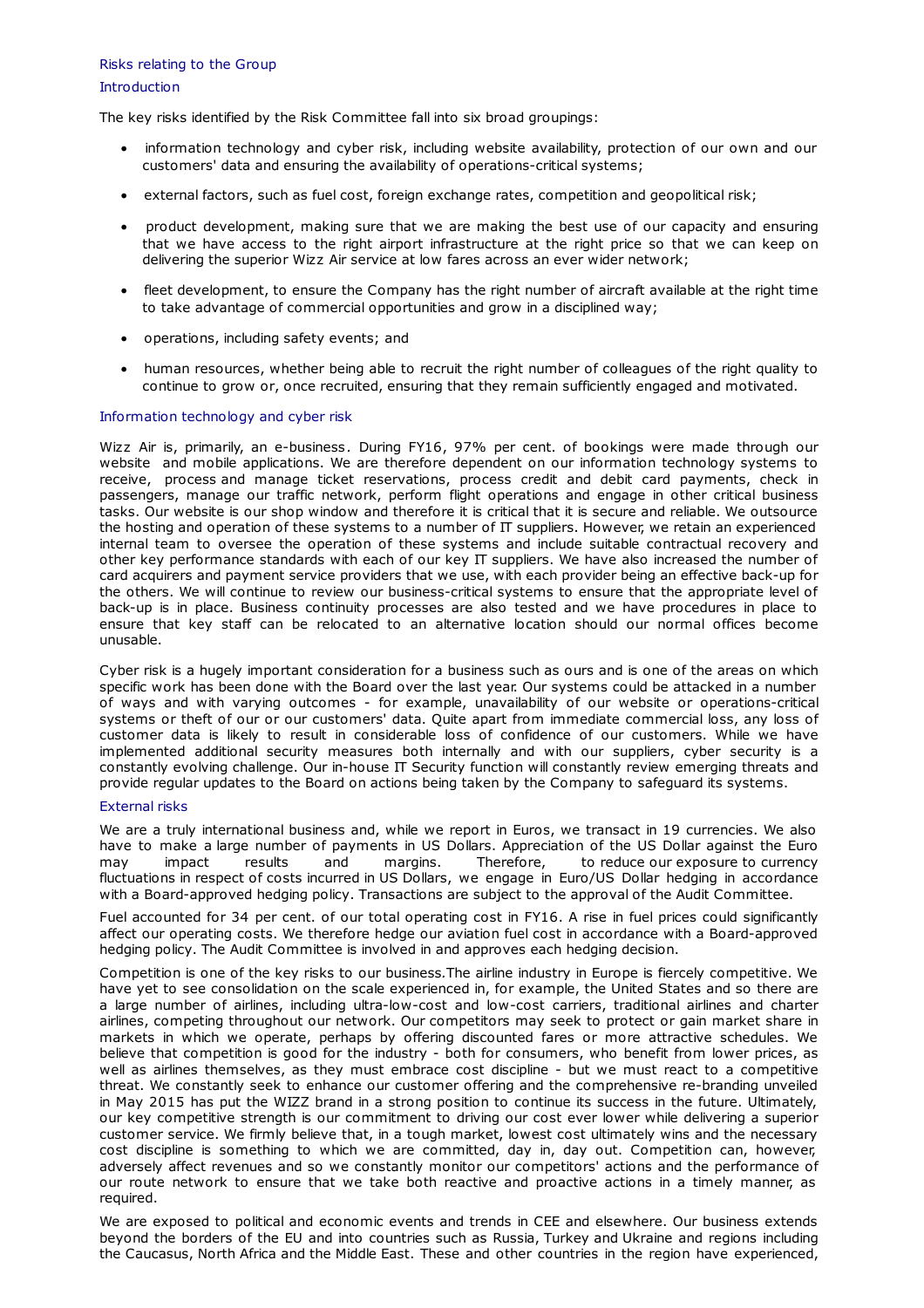and may still be subject to, potential political and economic instability caused by changes in governments, political deadlock in the legislative process, contested election results, tension and conflict between federal and regional authorities, corruption among governmental officials, social and ethnic unrest and currency instability. We maintain close relationships with local authorities and, as an organisation, we are able to react quickly to adverse events. As reported last year, unrest in Ukraine led to the decision to close the operations of Wizz Air Ukraine Airlines LLC. This year, following the terrorist event in Sharm el-Sheikh, we took the decision to stop operations not only from Sharm el-Sheikh but also Hurghada and, for the few flights we operated after that decision was taken to ensure our customers were able to travel home, we implemented significantly enhanced security measures provided by our own contracted security company. We also work closely with <sup>a</sup> security advisory company to assess the security threat in each of own destination airports.

Like all European airlines, we have prospered in a liberalised regulatory environment which makes the free movement of people throughout the European Union a reality. Any event which adversely affects either the liberalised operating environment or the free movement of people has the potential to affect our business.<br>We are therefore awaiting the outcome of the United Kingdom's European Union membership referendum with interest. Even if there were to be a vote in favour of the United Kingdom leaving the European Union, it is not clear what this would mean in practice or how it would affect airlines. While we have a strong United Kingdom business, we have always believed that diversification of our network and our customers is a key part of a sustainable business. That remains the case and we are confident that there remains a large addressable market in CEE which will continue to provide opportunities for profitable growth.

### Product development

We do not just compete for customers, we compete for access to infrastructure too. Wizz Air has big plans - but as we grow, we need more terminal space, slots and aircraft parking to be able to operate our flights. Certain airports to which we operate may already be or become congested, meaning we may not be able to secure access to those airports at our preferred times and, therefore, when we have slots we need to make sure that we retain them. We mitigate this risk by operating primarily from secondary airports which have significant spare capacity and, where we do fly to congested airports, our flights often constitute inbound traffic for such airports and take up off-peak capacity. However, we ensure that we maintain close working relationships with relevant airport authorities and slot co-ordinators and we are continually improving our system to ensure that slot requests and submissions are made in a timely way - and used in a way that delivers the maximum benefit for the Company.

### Fleet development

Our planned growth means we need planned aircraft deliveries. Wizz Air has big plans - we will continue to grow and we will continue to be ready to respond to competitive challenges. However, in order to do so, we need capacity and that means that we need an appropriate supply contract for new aircraft. And the emphasis here is on new aircraft - we currently operate one of the youngest fleets in Europe, with an average age of 4.2 years and that means we have a more efficient fleet which is more reliable and therefore able to be utilised for over twelve hours a day. For the business, that means lower unit operating costs and for our customers, lower prices. Our existing order book with Airbus as at 31 March 2016 comprises a further 34 Airbus A320ceo family aircraft, split into 8 A320ceo and 26 A321ceo deliveries and all of which will be delivered before the end of 2018. From 2019 onwards, we will start to take delivery of the A321neo aircraft ordered at the Paris Air Show in June 2015. That gives a confirmed delivery stream until the end of 2024, at which point Wizz Air will be an airline operating 155 aircraft. As has been the case in the past, we will continue to ensure that we operate a young, fuel-efficient and reliable fleet of aircraft and that deliveries of new aircraft support our growth.

A large aircraft order is a significant financial commitment and so requires financing. To date, we have financed all of our new aircraft deliveries through sale and leaseback arrangements. This will continue to be the case for the remaining A320ceo family deliveries through to the end of 2018, for which we already have in place sale and leaseback financing arrangements either in fully committed form (13 aircraft) or in the form of letter of intent (21 aircraft). We are now starting to consider the best options for financing the first A321neo deliveries from 2019 - we are confident that, given the aircraft's desirability as a result of its superior operating economics and Wizz Air's established strong financial track record, finance will be readily available on competitive terms.

#### Operational risks

Safety events. An accident or incident, or terrorist attack, can adversely affect an airline's image and customers' willingness to travel with that airline.

At Wizz Air, our number one priority is the safety of our aircraft, passengers and crew. Our aircraft fleet is young and reliable, we use the services of world-class maintenance organisations and we have a strong safety culture. A cross-functional safety council meets twice a year, involving both senior management as well as operational staff, and reviews any issues which have arisen in the past six months and the actions taken as a consequence. In addition to this, we collect detailed data from all aspects of our operation in order to identify trends and relevant personnel from our Operations department meet twice a year to discuss any trends identified in their sphere of operation and how they are being dealt with. We also operate an anonymous safety reporting system, to allow our flight and cabin crew to report safety issues which are a concern to them. Our entry standards for operating crew are high and our own Approved Training Organisation (ATO) ensures that all of our pilots are trained to the same exacting standards.

Our experienced Security team has an ongoing programme to check that the security of our operations and the airports which we serve meet high standards. We know that the proper management of risk means that we must anticipate and deal with issues in advance. Our Security team also maintains close contact with relevant authorities in order to assess any potential security or other threats to our operations. Any